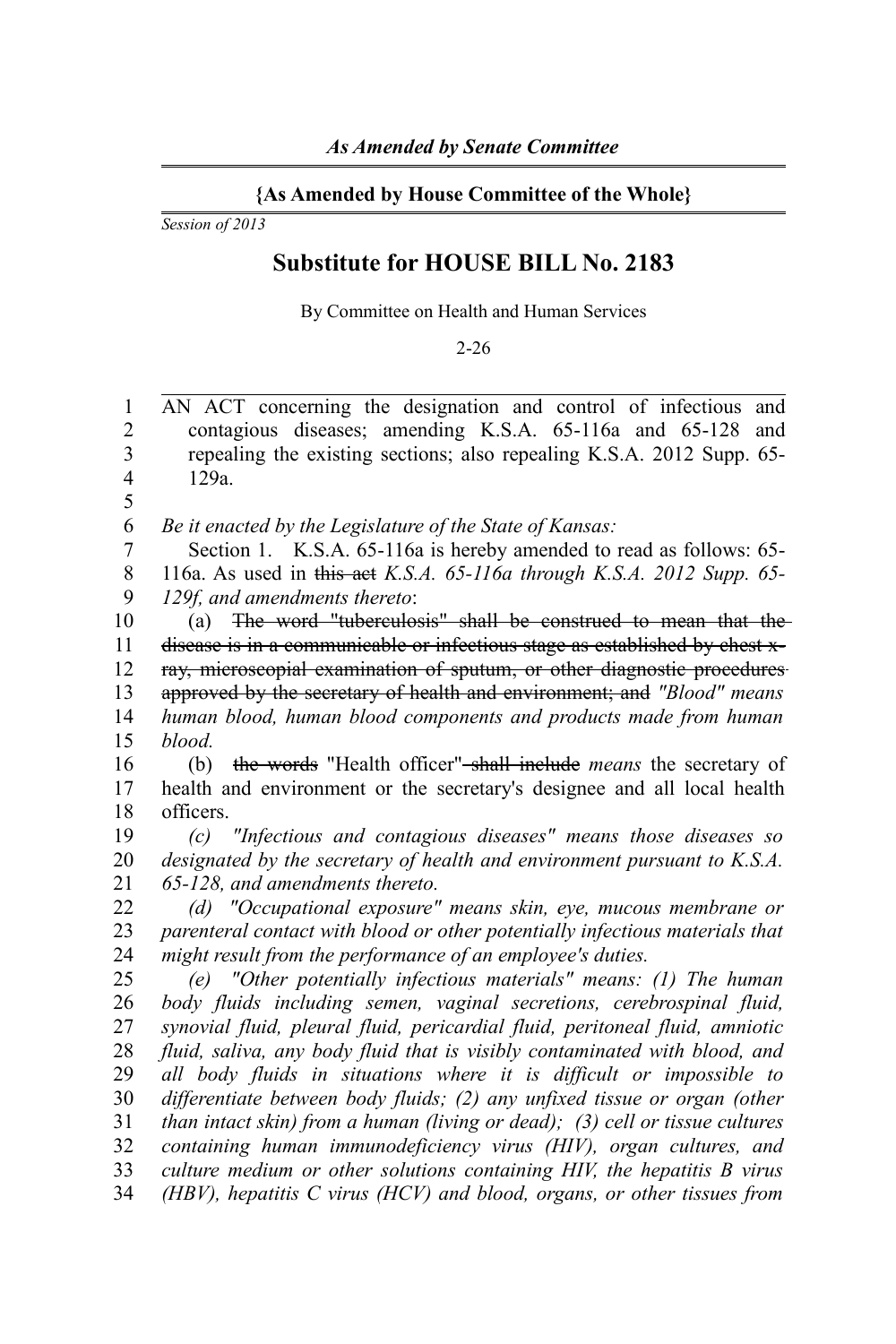## HB 2183—Am. by SC 2

*experimental animals infected with HIV, HBV or HCV; and (4) other biological materials, as designated by the secretary of health and environment, capable of transmitting an infectious or contagious diseasecausing agent from one person to another.* 1 2 3 4

*(f) "Tuberculosis" means a latent infection or active disease caused by the bacterium, mycobacterium tuberculosis.* 5 6

Sec. 2. K.S.A. 65-128 is hereby amended to read as follows: 65-128. (a) For the protection of the public health and for the control of infectious or contagious diseases, the secretary of health and environment by rules and regulations shall designate such diseases as are infectious or contagious in their nature<del>, and the secretary of health and environment is</del> authorized to adopt rules and regulations for the isolation and quarantine of such diseases and persons afflicted with or exposed to such diseases as may be necessary to prevent the spread and dissemination of diseases dangerous to the public health. 7 8 9 10 11 12 13 14 15

(b) As used in K.S.A. 65-118, 65-119, 65-122, 65-123, 65-126 and 65-129, and amendments thereto, "infectious or contagious disease" means any disease designated by the secretary of health and environment as aninfectious or contagious disease in accordance with subsection (a) but the infectious or contagious disease acquired immune deficiency syndrome or any causative agent thereof shall not constitute an infectious or contagious disease for the purposes of K.S.A. 65-118, 65-119, 65-122, 65-123, 65-126 and 65-129, and amendments thereto, because such disease is subject to the provisions of K.S.A. 65-6001 through 65-6007 and amendments thereto *The secretary of health and environment is authorized to issue such orders and adopt rules and regulations as may be necessary to prevent the spread and dissemination of diseases injurious to the public health, including, but not limited to, providing for the testing for such diseases and the isolation and quarantine of persons afflicted with or exposed to such diseases.* 16 17 18 19 20 21 22 23 24 25 26 27 28 29 30

*(c) No later than January 1, 2014, the secretary shall develop and adopt rules and regulations providing for the protection of individuals who provide medical or nursing services, clinical or forensic laboratory services, emergency medical services and firefighting, law enforcement and correctional services, or who provide any other service***{, or individuals who receive any such services}** *or are in any other employment where the individual may encounter occupational exposure to blood and other potentially infectious materials*. 31 32 33 34 35 36 37 38

*New Sec. 3. The changes to law in this act shall be known as Chy J. Miller's law.* 39 40

Sec.  $\frac{.3.1}{.4.4}$  K.S.A. 65-116a and 65-128 and K.S.A. 2012 Supp. 65-129a are hereby repealed. 41 42

Sec. 4. *5.* This act shall take effect and be in force from and after its 43